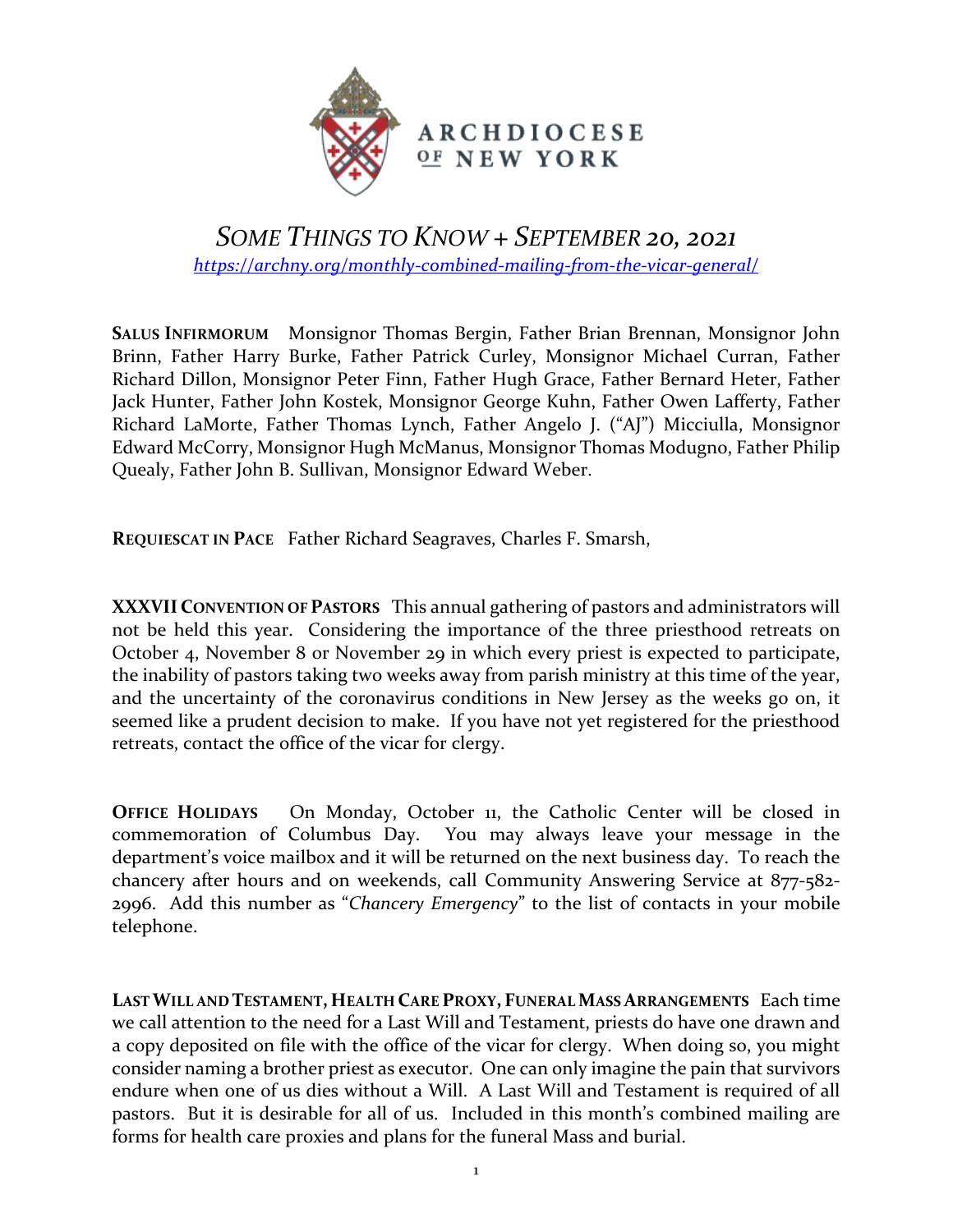*CELEBRET* **AND TESTIMONY OF SUITABILITY: WHICH IS WHICH?** All across the country, in just about every diocese, letters of suitability have become more important than ever when planning to perform temporary ministry outside the archdiocese. Two documents are available. Which is which?

- 1. **TESTIMONY OF SUITABILITY** This is sometimes referred to as a letter of good standing. Its use began after the implementation of the Dallas Charter for the Protection of Children and Young People in 2002. It is required in every diocese within the United States and the Commonwealth of Puerto Rico prior to an event. It is sent from the office of priest personnel to the diocese where the event is located. The way these are processed has changed and takes a longer period of time to respond to them. You may email your request to *[priestpersonnel@archny.org](mailto:priestpersonnel@archny.org)* in a timely manner, usually two weeks to allow for preparation of the proper documentation. With your application, include the event, time, date, location, diocese, email and address of the Ordinary. Without it, a priest may be met with an embarrassing refusal.
- 2. *CELEBRET* This word comes from the Latin and means *let him celebrate*. Prior to the Dallas charter, it was used within the USA and abroad. But now, it is required when traveling outside the country. The universal law of the Church (canon 903) stipulates that a priest is to be permitted to celebrate the Eucharist, even if he is not known to the rector of the church, if he presents commendatory letters, not more than a year old, from his own Ordinary, stating that he is in good standing and requests that appropriate hospitality be extended to him. You may email your request to *[catherine.cruz@archny.org](mailto:catherine.cruz@archny.org)* in a timely manner, usually two weeks to allow for preparation of the proper documentation. With your application, include the event, time, date, location, diocese, and when you will depart and return. Without it, a priest may be met with an embarrassing refusal.

So, to summarize, if traveling within the country, be sure you have a testimony of suitability from the office of priest personnel (646-794-2930). Whenever you leave the country, secure a *celebret* from the office of canonical services (646-794-2929). Don't leave home without them.

**ST. JOSEPH'S SEMINARY 125TH ANNIVERSARY** Promotional material for this milestone in the seminary's history is included in this month's mailing. There are a number of activities, including a car raffle.

**ANNUAL MEETING OF THE BOARD OF TRUSTEES** All parishes are required annually by New York State Religious Corporation Law and the Archdiocese of New York Uniform By-Laws to hold an annual meeting of the trustees by the second Wednesday of November (this year, it is November 10) at the parish corporation's principal office. At this meeting, the pastor, as corporate secretary and treasurer and the two lay trustees shall review and accept the annual financial report. Following the meeting, kindly send the year-end financial report to the finance office. The minutes of the annual meeting must be kept on file at the parish office.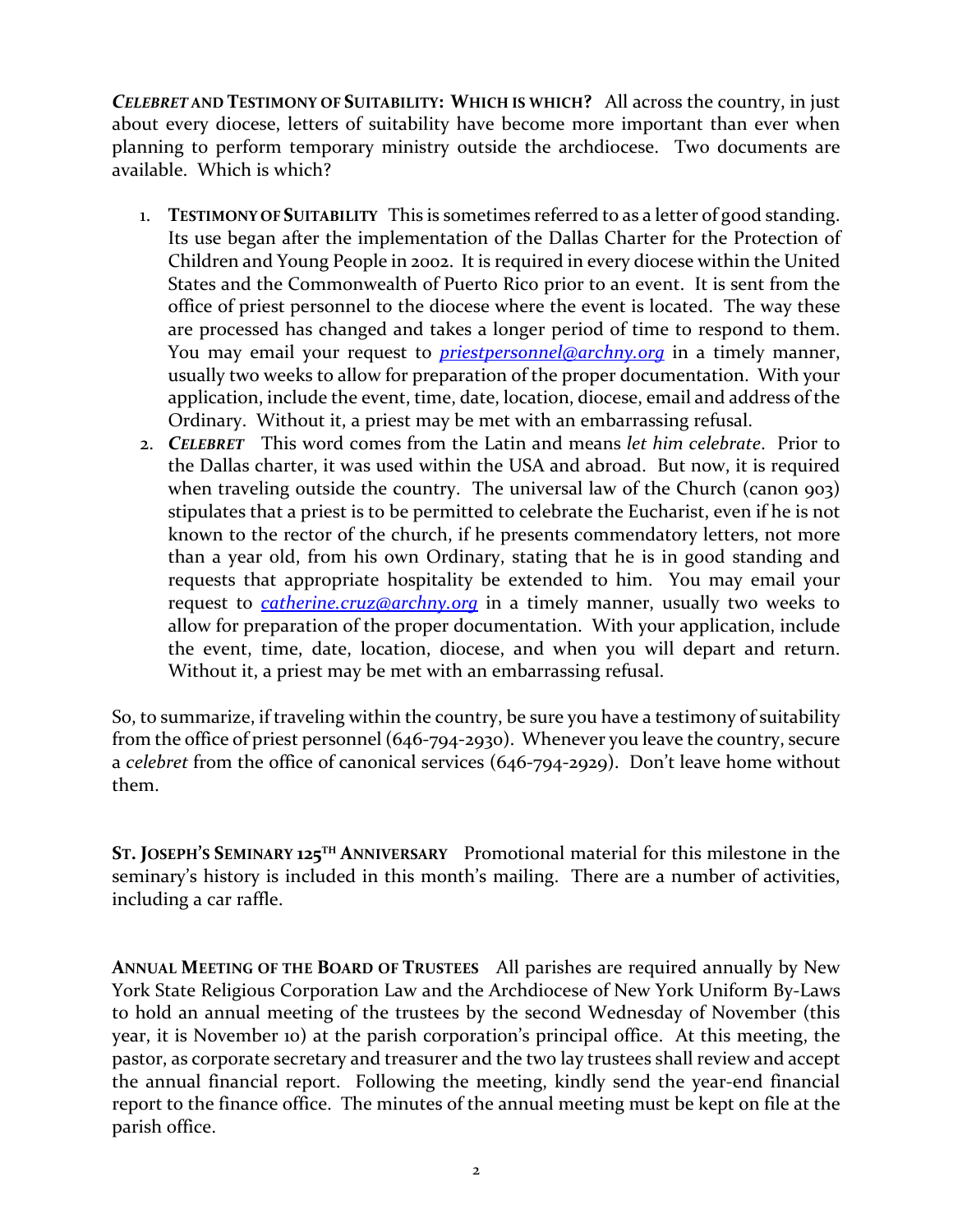**PRIESTHOOD SUNDAY USA** September 26 is the national observance of Priesthood Sunday USA which was inaugurated in 2002. This is the time each year to express appreciation and gratitude to all the priests who have served God's people. It is a way to allow Catholics to recognize good priests who, day in and day out, do an outstanding job in serving them in parishes across America. The focus is on the place of the priesthood as a central reality in the life of the Church. The shortage of vocations makes priests less visible and, consequently, less prominent. Ask your people to remember their priests and to thank them for what they do to bring the Lord to the faithful through the sacraments. Visit the Serra International web site at *https://serraus.org/priesthood-sunday/.* Also, visit the archdiocesan web site, *www.nypriest.com*.

**XLIVCOLUMBUS DAY MASS** will be celebrated at St. Patrick's Cathedral on Monday, October 11 at 9:30 AM and reflects the millions of men, women and children who came to America in pursuit of freedom and opportunity, and the faith that helped them endure hardship and adversity. You may wish to promote this Mass with your parishioners in your upcoming bulletins. The parade celebrating Italian-American heritage will begin at 11:30. Admission is free, but tickets are required to enter the cathedral until 9:15. To reserve tickets, please [visit the Eventbrite here.](https://urldefense.com/v3/__https:/44hmv1lj.r.us-east-1.awstrack.me/L0/https:*2F*2Fwww.eventbrite.com*2Fe*2Fcolumbus-day-mass-registration-166524494245/1/0100017be589b7c8-dc1e2913-9429-4399-9b42-a9039ee96b1b-000000/g2wvzV5K6p_hcNKGTblTsVUxRBg=235__;JSUlJQ!!CKtKgcab!ylvtMuaJu9qftn-oddF_vjmIXA8sEPIdri8qecDWN7pU37vOUcUH3Tkc5AdJtPT-lQ$) With questions, contact the [Special Events office here.](mailto:%20specialevents@archny.org)

**LINE OF DUTY DEATH** In the unfortunate event of the death of a parishioner who is serving in the United States military or those in uniform on the police or fire departments who die in the line of duty, pastors are asked to notify the office of the vicar general with funeral arrangements.

**YEAR END FINANCIAL STATEMENTS** Now is the time to work with your accountant, bookkeeper and associate director of parish finance (AD) to complete and submit all financial statements. Include a balance sheet and income statement for each parish entry (church, school, cemetery). In addition to the financial statements, be sure to complete the trustee sign-off sheet. Finally, fill in the Board of Trustees Annual Meeting Minutes and keep these in your parish files. If we can assist in any way, you may always call Marcus at (646) 357-0164.

**EUCHARISTIC REVITALIZATION** The USCCB is launching a nation-wide initiative on "Eucharistic Revival" in light of the great need for enhanced catechesis on and devotion to the Most Holy Eucharist in the Church. To get out in front of this initiative, the presbyteral council is hosting a Eucharistic forum at Dunwoodie on the day of the annual Mass for deceased priests on Thursday, November 4. The forum will follow the memorial Mass and luncheon beginning at 12 noon. Presenters will be Father Joseph Lienhard, SJ (Fordham University), Father Herald Brock, CFR, and Dr. Charles Camosy (Fordham University). The enclosed flier contains more information and invites all priests who wish to attend to reply to *[presbyteralcouncil@archny.org.](mailto:presbyteralcouncil@archny.org)*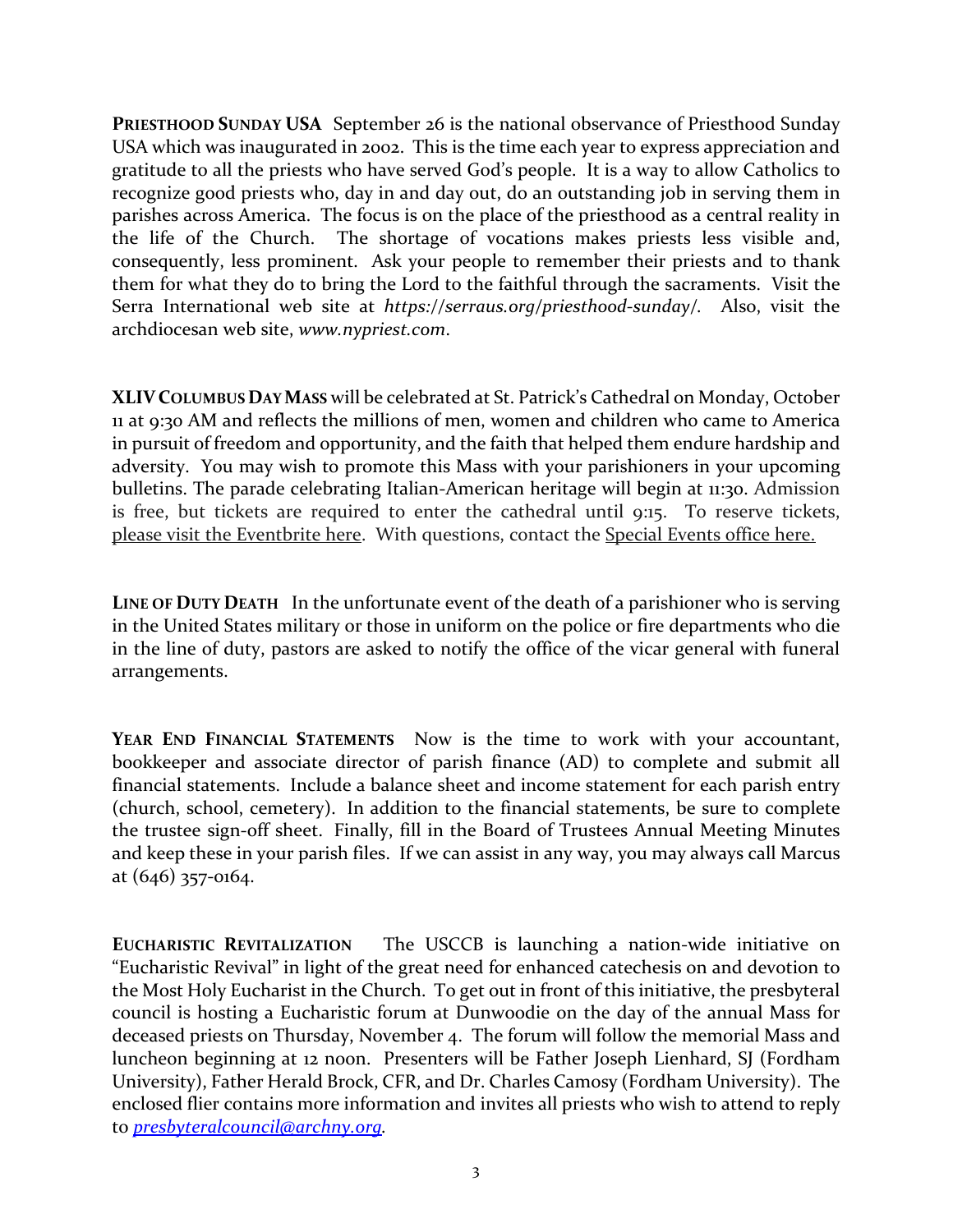PRESBYTERAL COUNCIL SELECTIONS Now that summer is over, it is time to think about choosing priests to fill vacancies on the presbyteral council. Terms are for three years. His Eminence has underscored the importance of this council in his administration. He expressed his hope that priests would make themselves available to serve on this senate and he urges the widest possible engagement in the selection process. He wants to be assured that the make-up of the council is truly representative. Your active participation is clearly desired. Deans are encouraged to discuss these vacancies with their constituencies. Areas open for election or reelection are Bronx East, Bronx Northeast, Bronx South, Education Priests, Manhattan Central Harlem, Manhattan West, Staten Island, Ulster County, Westchester Central, Westchester Sound Shore, Westchester Yonkers.

**STATUS ANIMARUM** From the Latin meaning *state of souls*, this accounting is a register of people living in a parish and events related to them. Today, we refer to it as the annual sacramental report. Every year, we collect Mass attendance numbers, sacramental figures, religious education and regional or parish school enrollment, staffing and volunteer personnel data for each parish church and worship site. In view of the fact that we are still involved in the "culture of planning" throughout the archdiocese, be as accurate as you can with your report. The Mass attendance numbers will be reported for Sunday, October 17, 2021, the Twenty-Ninth Sunday of the Church Year, including the anticipated Masses on Saturday evening. For the sacramental and other data, report for the time period requested. The information that you provide is helpful for parish planning in the archdiocese and for responding to the reports that are required by the Holy See and the Episcopal conference. We will be grateful to receive your statistics by Monday, November 15, 2021. The information for the Kenedy *Official Catholic Directory* is always sent to you separately and will be coming shortly.

**HOW EARLY MAY MY CHRISTMAS VIGIL MASS BE SCHEDULED?** In 2020, during the exceptional time of pandemic and international emergency, the first Mass of Christmas was permitted to be celebrated no earlier than 2:00 pm on December 24. However, it is to be noted that for 2021, observing the commonly held opinion that *evening* is defined as four o'clock or later, the first vigil Mass of Christmas may be celebrated on Friday, December 24 no earlier than 4:00 pm. A related question arises that priests are permitted to celebrate no more than three Masses on December 24 and three Masses on December 25.

**SOLEMNITY OF ALL SAINTS** In 2021, the Solemnity of All Saints falls on a Monday and is not a holy day of obligation. Even though it outranks a Sunday in the table of liturgical days, the Mass of precept (obligation) takes precedence in these cases. Thus, evening Masses on Sunday, October 31 should celebrate the Thirty-First Sunday of the Church Year. The Liturgy of the Hours, however, strictly follows the liturgical ranking of days in the table. And so, Evening Prayer I of All Saints should be celebrated on Sunday evening, October 31. It is, however, permissible to celebrate Evening Prayer II of the Sunday in communal celebrations of the faithful.